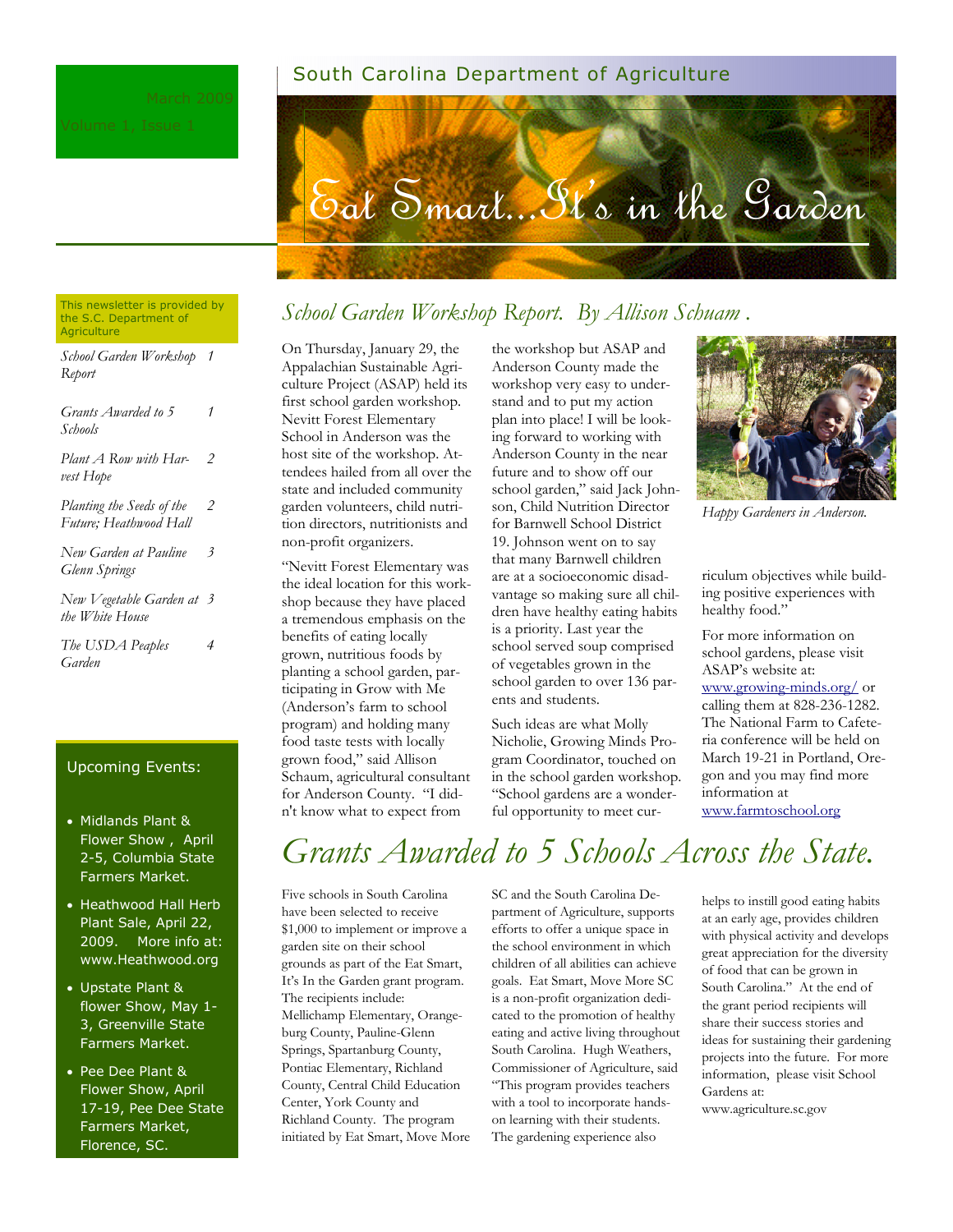## *Plant a Row with Harvest Hope! By Ryan Nevius*

**The students are participating in a service learning opportunity that will teach them about hunger, gardening and volunteering for a cause.**

Harvest Hope announces its *Plant A Row for the Hungry* program designed to help feed the growing number of hungry individuals in our communities. This new campaign is a grass roots effort that asks all home and community gardeners to pledge to grow a little extra and deliver their harvest to the closest agency that serves the hungry.

SC Master Gardener Associations, in many of the 20 counties that Harvest Hope serves, will lead the efforts to enlist pledges from local gardeners. Master Gardeners will have *Plant A Row* information at the regional SC Department of Agriculture Spring Plant and Flower Festivals. They also encourage churches and businesses to conduct pledge drives. Non gardeners can

participate by donating non perishable food or by making a cash donation. Harvest Hope turns every dollar donated into 10 pounds of food.

The first pledge in this campaign was made by a partnership of Richland County Master Gardeners' Association and the University of South Carolina. Students in the "Ethics of Food" class, under the guidance of the Master Gardeners, have built a raised bed garden in front of Harvest Hope's headquarters on Shop Road in Columbia. The students are participating in a service learning opportunity that will teach them about hunger, gardening and volunteering for a cause.

Heathwood Episcopal School, the first school to be certified in the SC Department of Agriculture "Certified SC Grown "

program, has also pledged to *Plant A Row for the Hungry* and bring their harvest to the Harvest Hope Food Pantry on Shop Road. Program details and a list of local drop off points can be found at www.harvesthope.org. Let's make this happen in South

Carolina. Join us, download your pledge card from harvesthope.org and mail it in today!

*Plant A Row is a national program launched by the Garden Writers Foundation. Last year North American gardeners donated more than 1.4 million pounds of food to feed the hungry. Nationwide there are more than 600 volunteer committees with an average of 45 people involved in each program, totaling 27,000 volunteers!*







### *Planting the Seeds of the Future, Heathwood Hall Episcopal School. By Jim Morris*

The annual Spring Plant Sale is a long-standing tradition at Heathwood Hall Episcopal School, a nursery school through 12th grade , co-ed, independent, college preparatory school in Columbia, S.C. Each spring semester the sophomore class, under the guidance of biology teacher Jim Morris, joins with "biology buddies" from the pre-school program to germinate seeds and cultivate a variety of herbs and vegetable plants in Heathwood Hall's very own 2,500 sq. ft. Robert Clark Greenhouse. The Robert Clark Greenhouse, named in honor of an alumnus, serves as a Heathwood Hall classroom, plant science research laboratory and a center for student and parent volunteer service. Starting from

seeds planted in early January, the sophomores, their biology buddies and their parent helpers plant, water and watch as green shoots emerge from the soil and gradually produce young plants ready for transplanting. By the end of February, the greenhouse looks less like a classroom experiment and more like a commercial garden center. Green bell peppers, celebrity tomatoes, Park's whopper tomatoes, Italian basil, oregano, thyme, spearmint, peppermint, dill, chives, cilantro, lemon balm-, and English lavender, all thrive under the SunSystem grow lights, automated sprinklers, fertilizer injector, and the watchful eye of Mr. Morris. March and April are busy months for the students as

they transplant the thousands of seedlings into variety of 4 inch pots, nursery containers, decorative ceramic and terra cotta pots and planters and market their plants to friends, family and neighbors throughout the Columbia metro area. Purchased plants are available for pickup at the school on **Earth Day, April 22, from 11:00 a.m. to 6:00 p.m..** More than a desire for scientific knowledge and good biology grades motivates our students. Proceeds from our annual Spring Plant Sale help to fund the class service-learning project in May of their senior year. Prior to graduation, all Heathwood Hall seniors travel Johns Island, S.C. to work with low-income families repairing

and rehabilitating homes.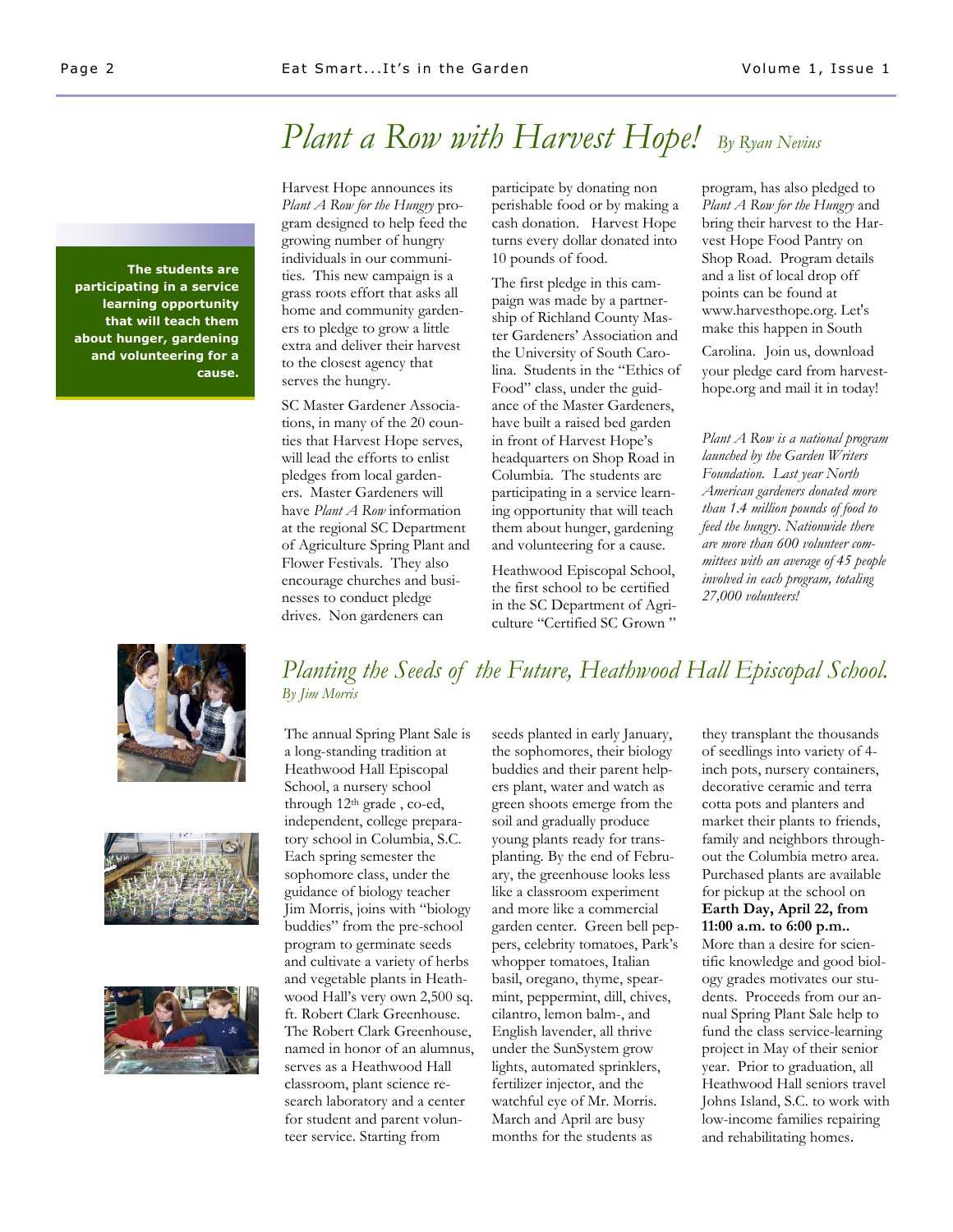# *Heathwood Hall cont.*

Heathwood Hall was the first school in the Midlands to include 80 hours of community service as a graduation requirement. It is a belief shared by Heathwood Hall families, faculty and friends that service to the community promotes a broader perspective on the world, enhances awareness of the needs of others and our own capacity to help others. In this spirit, the sophomore class and their biology buddies contribute to the outreach efforts by using the proceeds

from the Spring Plant Sale to defray the costs of construction materials.

This year, in addition to the student-grown plants, the Spring Plant Sale will include a variety of bedding plants, tropicals, floral hanging baskets, empty decorative pots, garden ornaments, pine straw and a few jars of homemade herb jellies.

*To guarantee quantities and reserve your plants, please download and*

*mail a Plant Sale Order Form from the Heathwood Hall website, www.Heathwood.org, before Friday, April 17, 2009. For more information, call 803-765-2309.*





# *New Garden at Pauline-Glenn Springs Elementary*

Pauline-Glenn Springs Elementary broke ground on their school garden on February 13, 2009. The designated area, that will hold a raised garden, measures 28 x 28 feet. Top soil has been laid! In order to make the project a community affair, a School Improvement Council meeting was held to inform everyone of the "Eat Smart, It's in the Garden" grant. Parents, teachers, the school's principal, a mastergardener, and guests from local garden companies were in attendance. From this meeting, the school was able to gain support, advice, and resources. In order to get students involved and excited about the garden, the school has integrated relevant curriculum into the classroom. Activities, such as charting seedling growth over time, has been fun way for children to become part of the process, while also meeting curriculum requirements. To see this growth first hand, each grade level picked a different vegetable to start in the classroom. Squash, zucchini, spinach, lettuces, radishes, and carrots were among the chosen. Not only are science classes involved, but art classes have also participated, by designing and painting markers for the garden to identify each plot. We look forward to the continued growth and success of



### *New Vegetable Garden at the White House!!*

Like many of the schools here in South Carolina, the new President and the First Lady are excited about putting in a new vegetable garden! Earlier this month, First Lady Michelle Obama assisted 5th graders from the local Bancroft Elementary School in Washington, with the ground breaking of a

new vegetable garden on the South Lawn of the White House. Mrs. Obama has stated that while the garden will be providing fresh produce for the Obama family and guests of the White House, the garden should also serve as an educational tool for children to learn about and appreciate,

healthy, locally grown fruits and vegetables, and how a healthy diet can help address the growing epidemic of obesity and diabetes in children throughout the U.S. The students from the local elementary school will also help maintain, harvest and prepare produce from the garden.



*First Lady Michelle Obama at the new vegetable garden at the White House.*